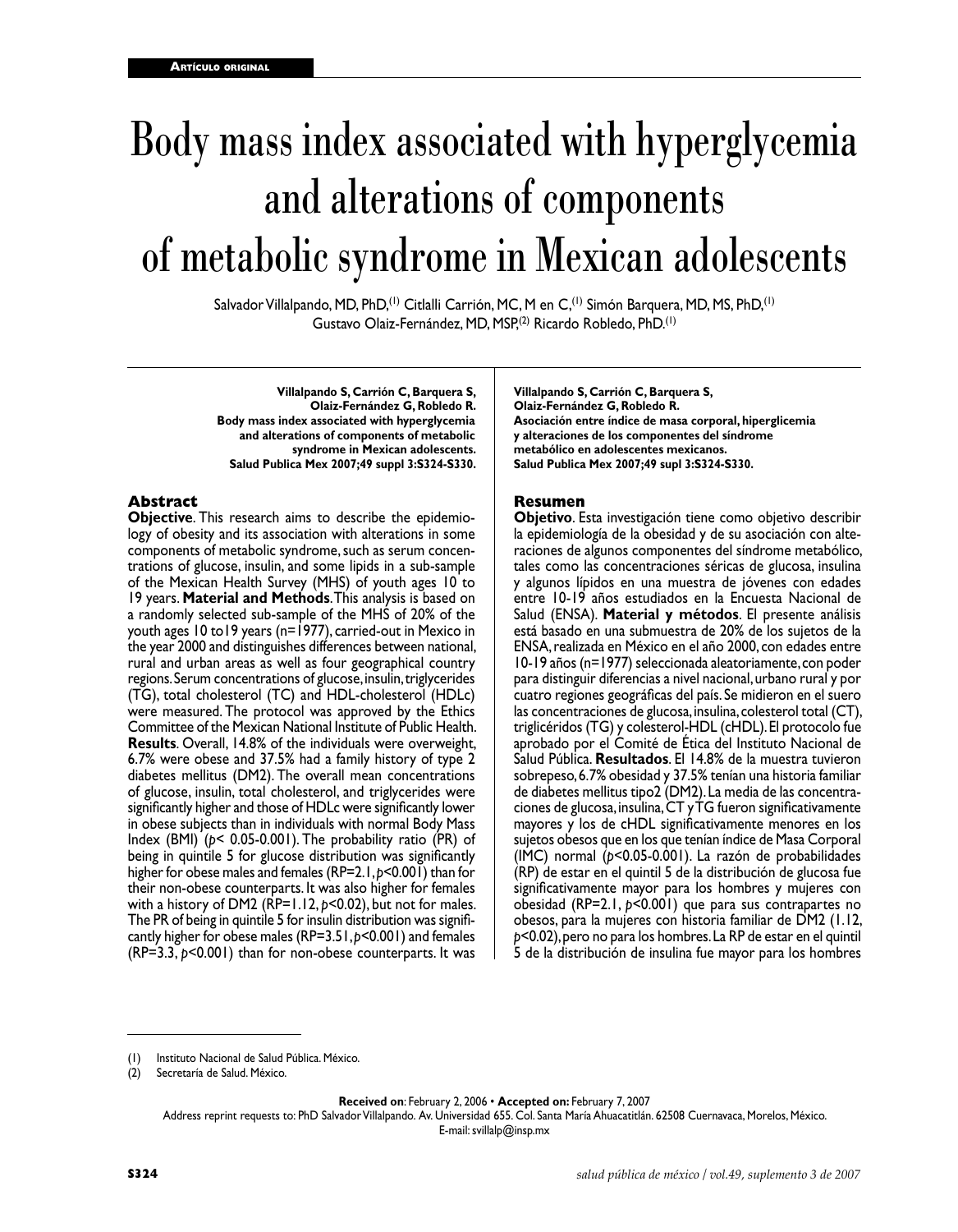also higher for male (RP=1.28, *p*<0.02) and female (RP=1.27, *p*<0.02) subjects with a history of DM2. Finally, the PR for being in quintile 5 for TG distribution was significantly higher for obese males (RP=4.71, *p*<0.001) and females (RP=1.75, *p*<0.001) than for their non-obese counterparts. **Discussion**. A strong association between obesity and the risk of higher concentrations of glucose, insulin, TG, and TC and a lower concentration of HDLc in youth has been demonstrated. These findings stress the risk of obesity at these early ages, with alterations in some of the components of metabolic syndrome.

Key words: obesity; adolescents; hyperglycemia; insulin; cholesterol; HDL-cholesterol

(RP=3.51, *p*<0.001) y para las mujeres (RP=3.3, *p*<0.001) con obesidad que para aquellos con IMC normal, así como para los hombres (RP=1.28, *p*<0.02) y las mujeres (RP=1.27, *p*<0.02) con historia familiar de DM2. La RP de estar en el quintil 5 de la distribución de triglicéridos fue mayor en los hombres (RP=4.71, *p*<0.001) y las mujeres (RP=1.75, *p*<0.001) obesos que en los no obesos. **Conclusiones**. Se observó una fuerte asociación entre la obesidad y el riesgo de tener altas concentraciones de glucosa, insulina, TG y CT y bajas de cHDL en jóvenes. Tales hallazgos confirman el riesgo que tiene la obesidad de asociarse con anormalidades de algunos componentes del síndrome metabólico en jóvenes.

Palabras clave: obesidad; adolescentes; hiperglicemia; insulina; colesterol; HDL-colesterol

In Mexico, the prevalence of obesity and type 2 dia-<br>Libetes mellitus (DM2) have steadily grown over the betes mellitus (DM2) have steadily grown over the last 10 years, $1-3$  closely following global tendencies. The prevalence of obesity among women 12 to 48 years of age doubled in 11 years, according to the 1988 and 1999 Mexican National Nutrition Surveys (NNSs).2,4 Most probably, the prevalence of obesity in males in the same age group has followed a similar pattern, although no data trends are available. Data from the 2000 Mexican Health Survey (MHS) reported a similar prevalence of overweight and obesity among males and females.<sup>5</sup> In 1999, the combined prevalence of overweight and obesity in children and adolescents was already high, varying from 5 to 25%, with a positive association with age.6 The prevalence of both overweight and obesity increased five percentage points between 1988 and 1999.<sup>6,7</sup> In other countries, the prevalence of overweight and obesity in children and adolescents increased three-fold in the last decade.8 The increasing prevalence of obesity at early ages is an alarming public health problem because 25% of obese six year-olds and 75% of 12 year-olds will remain obese in adulthood.<sup>9</sup>

 In addition, obesity is etiologically associated with other components of metabolic syndrome (such as hypertension, high glucose concentrations, triglycerides, total cholesterol, low concentrations of HDLcholesterol, insulin resistance and truncal obesity). All of these alterations have been identified as risk factors for atherosclerosis, cardiovascular diseases and DM2.<sup>10</sup> Although DM2 is more frequent in adults, its prevalence in children, and especially in adolescents, $11$  has increased ten-fold in the last two decades.12 Those figures may be underestimated because DM2 is often misclassified, not diagnosed or not frequently reported.13,14 Thus, it is accepted that obesity in childhood is a risk factor for metabolic syndrome, DM2 and cardiovascular diseases in adult life.

 The National Cholesterol Education Program of the United States has targeted obesity as one of the main objectives in the primary prevention of cardiovascular diseases.15,16

 In Mexico, the information available on the magnitude and distribution of the components of metabolic syndrome and its association with obesity in children comes from non-probabilistic studies,<sup>17</sup> some of which are from the Mexican-American population.18-20

 This research was designed to describe the epidemiology of obesity and its association with several components of metabolic syndrome, such as serum concentrations of glucose, insulin and some lipids in a sample of youths ages 10 to 19 years selected from the MHS (2000).

 This information can be useful for the design of interventions and as evidence of the effect of this public health epidemic on Mexican youth.

# Material and Methods

Data for this analysis was obtained from the Mexican Health Survey (MHS) (2000). The methodology has been published in detail elsewhere.<sup>21</sup> Briefly, the sample was selected based on the geographical characteristics of the localities and the states, which were obtained from available georeferential databases administered by the National Institute of Statistics, Geography and Informatics. This probabilistic survey has the statistical basis for being representative at the national and regional levels. The survey was carried out from November 1999 to June 2000 in 47 000 households. The sampling was multistage and multistratified. Sampling units where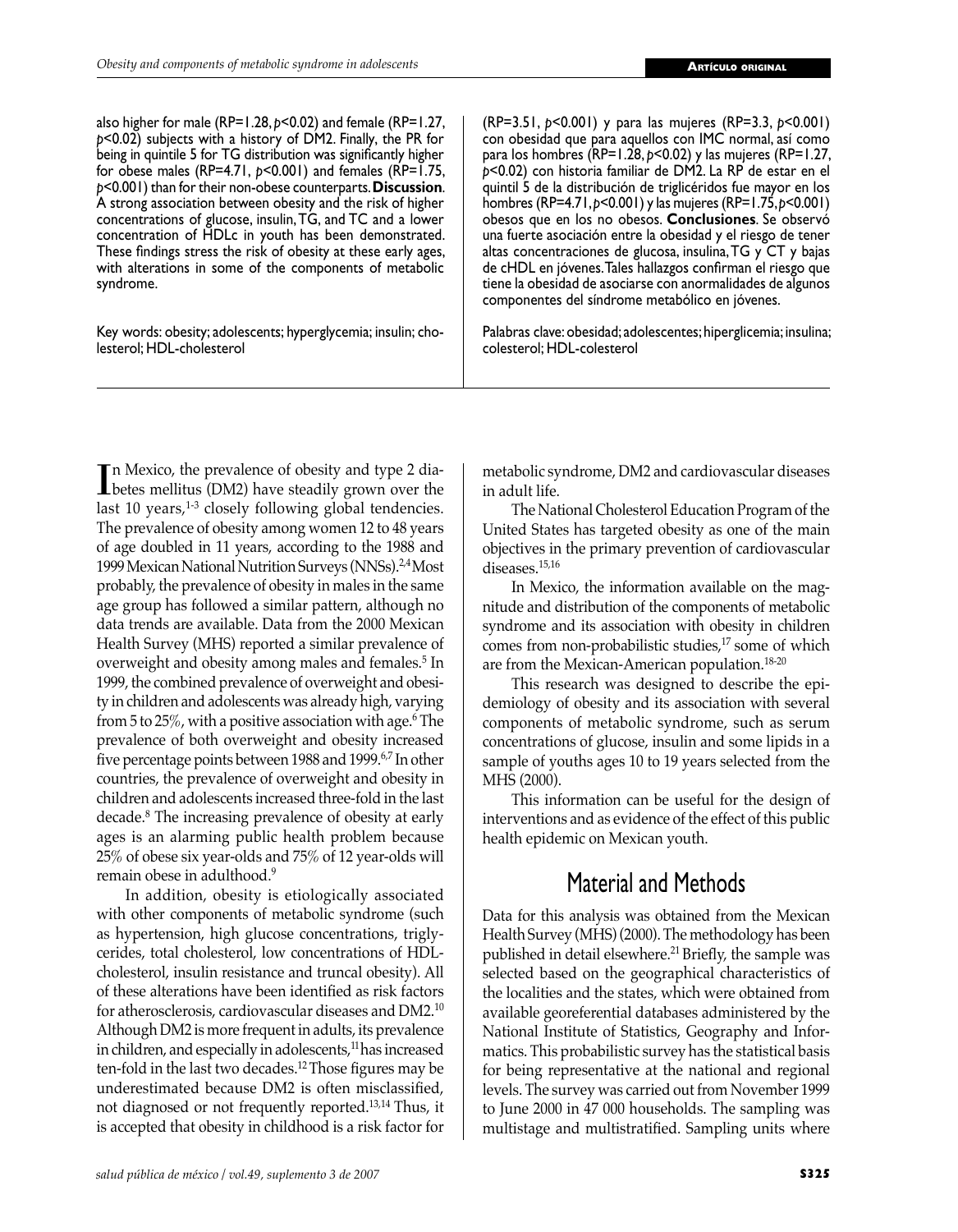households included one adult older than 20 years of age, one youth between 10 to19 years old and one child younger than 10 years were surveyed. The male:female ratio was 49.3:50.7%.

 For the purpose of this study, a sub-sample of 1 997 subjects was randomly selected, representing 10% of the total sample of 19 735 youth 10 to 19 years of age. The subsample was representative of national rural and urban areas and four regional populations. The sub-sample was balanced according to gender, age, urban and rural areas, and geographic location. Rural households were defined as those located in communities of less than 2 500 inhabitants. Four geographic regions were selected to represent the degree of general economic development based on the classification previously used for the National Nutrition Survey (1999), in which the northern region was the most developed and the southern region the least developed. Central and Mexico City regions are considered intermediate. The regions were composed of the following states: 1) northern: Baja California, Baja California Sur, Coahuila, Chihuahua, Durango, Nuevo Leon and Sonora, 2) central: Aguascalientes, Colima, Guanajuato, Jalisco Mexico, Michoacan, Morelos, Nayarit, Queretaro, San Luis Potosi, Sinaloa and Zacatecas, 3) Mexico City, a region by itself, and 4) southern: Campeche, Chiapas, Guerrero, Hidalgo, Oaxaca, Puebla, Quintana Roo, Tabasco, Tlaxcala, Veracruz and Yucatan.

 Variables for each subject selected were extracted from the general database and are described below. Serum samples were identified and extracted from a serum bank where the samples were stored at -70C. Original blood samples were obtained during the survey house visit, occurring between 8:00 am and 6:00 pm, thus, an undetermined proportion of blood samples with less than two hours of fasting were obtained.

#### **Variables**

Selected variables included: age, gender, housing, family history of DM2 and hypertension, height and body weight measurements and other socioeconomic variables. Serum samples frozen at -150°C were used to determine the concentrations of glucose, total cholesterol (TC), triglycerides (TG) and HDL-cholesterol (HDLc) in a Prestige semiautomatic analyzer, model 24i (Tokyo Boeki Medical System LTD, Tokyo, Japan). Insulin concentrations were measured by immunoassay in an automatic analyzer (TOSOH, model AIA 600, Tosoh, Inc, Tokyo, Japan).

 Overweight and obesity were classified based on reference data for BMI (kg/m<sup>2</sup>) from Cole et al, specific for age and gender with the following cut-off values:

1) normal <85th percentile, 2) overweight 85th-95th percentile and 3) obesity >95th percentile.<sup>22</sup>

#### **Statistical analysis**

Due to the characteristics of the survey design, in the present study the estimates were calculated using the complex survey STATA 8.2 "SVY" module (College Station, TX). This program makes adjustments based on the sample design and allows for the results to be generalized to those individuals in the population.\* First, a descriptive analysis of the population characteristics was conducted. Gender-specific means and 95% confidence intervals (95%CI) were calculated for age, glucose, insulin, total cholesterol, HDL-cholesterol and triglycerides. Age-adjusted, gender-specific means were then estimated and stratified by BMI or by quintiles. Next, non-conditional multivariate logistic regression models, in order, were estimated for the purpose of analyzing the association between the main independent variables –BMI (normal, overweight and obese) and previous family history of diabetes– and gender, the prevalence of subjects in quintile 5 for distributions of glucose, insulin, total cholesterol, triglycerides or quintile 1 for HDL-Cholesterol. The model's adjustment was carried out using maximum likelihood estimates and a *p*-value cutoff point of >0.05, which indicated an appropriate adjustment. Probability ratios (PR) were estimated from odds ratios using the method proposed by Zhang.23,24

#### **Ethical considerations**

Consent for participation was obtained from a parent (usually the mother) or caregiver of all participants. The project was approved by the scientific and ethics committees of the Mexican National Institute of Public Health. In addition, data collection respected the confidentiality and reserve rights stipulated by the Mexican Statistical and Geographic information law.25

### Results

The analysis included 1 997 youths ages 10 to19 years, with a balanced distribution by gender (females= 50.5%) and urban and rural areas (urban= 44.5%). Overall, 14.8% of the youths were overweight and 6.7% were obese. A total of 37.5% had a family history of DM2. Mean serum concentrations of glucose, insulin, TG,

Stata Corp. Stata reference manual. Release 8.2. College Station, TX: Stata Press, 2001.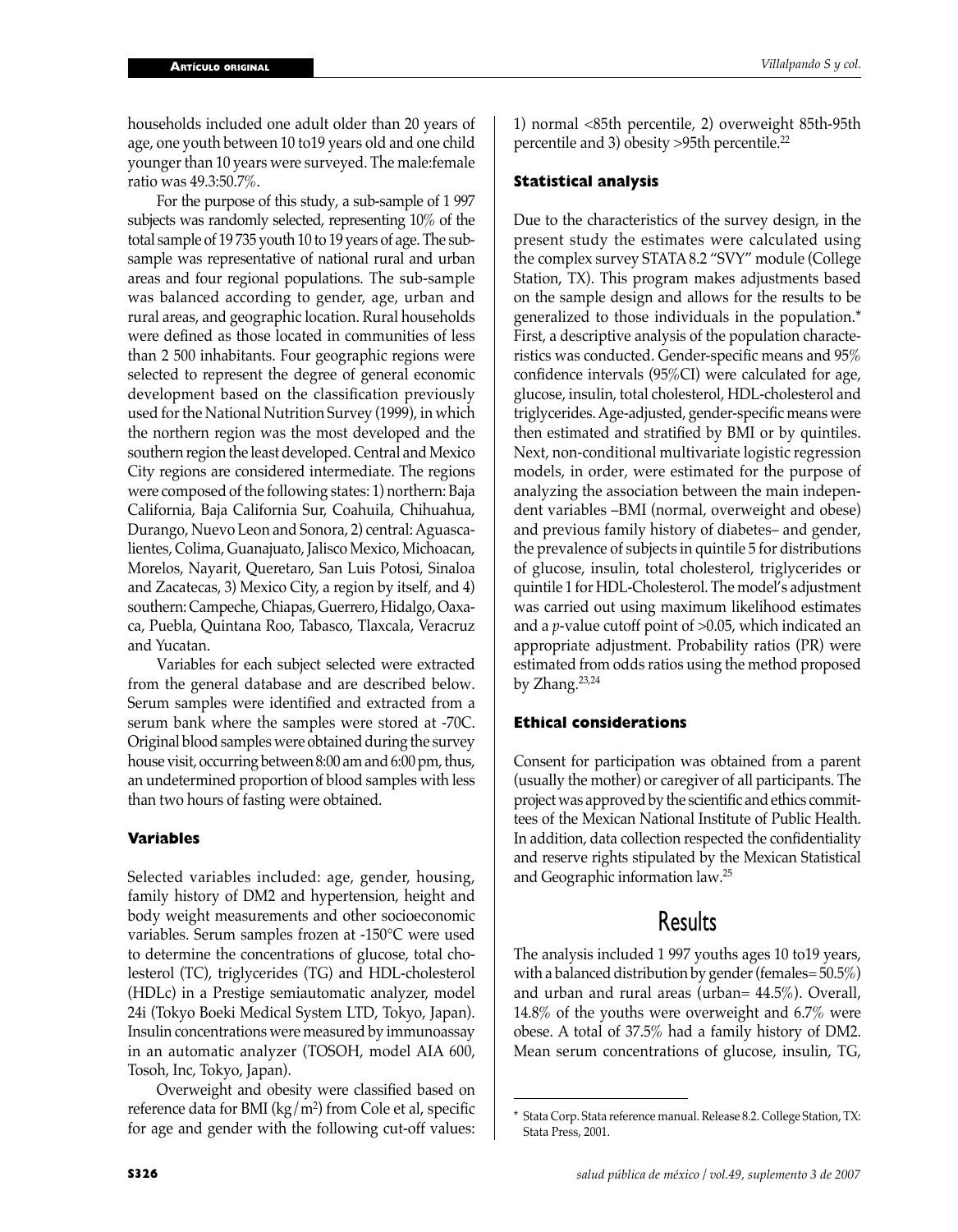TC, and HDLc were within the normal limits proposed by the Atherosclerosis, Hypertension, and Obesity in Youths Committee.15 There were no significant gender differences between these variables (Table I).

 The variations across quintiles 1 through 5 in mean concentrations of glucose (53.4-107 mg/dl), TG (69.2-277 mg/dl), TC (124.7-207.5 mg/dl) tended to be lower and those of insulin  $(5.2-67.4 \text{ uU/ml})$  tended to be higher for females compared to males. No statistical differences were found. Mean HDLc concentrations (females: 28.4-50.4 mg/dl) were comparable between genders (Table II). The overall mean concentrations of glucose, insulin, TC, and TG were significantly higher and those of HDLc were significantly lower in obese subjects compared to those with normal BMI (*p*< 0.05- 0.001), (figure 1).

 The PRs for being in quintile 5 for glucose distribution were significantly higher for obese males and females (PR= 2.1, *p*< 0.001) than for their non-obese counterparts, and for female subjects with a history of DM2 ( $PR = 1.12$ ,  $p < 0.02$ ), but not for males. The PRs for being in quintile 5 for insulin distribution were significantly higher for obese males (PR= 3.51, *p*< 0.001) and females (PR= 3.3, *p*< 0.001) than for their non-obese counterparts, and for male (PR= 1.28, *p*< 0.02) and female (PR= 1.27, *p*< 0.02) subjects with a history of DM2. The PRs for being in quintile 5 for TG distribution were significantly higher for obese males (4.71, *p*< 0.001) and females (1.75, *p*< 0.001) than for their non-obese counterparts. Family history of DM did not increase the PRs. The PRs of being in quintile 5 for TC distribution were significantly higher for obese males  $(2.43, p< 0.001)$  and females

| Table I                                                              |
|----------------------------------------------------------------------|
| <b>DISTRIBUTION BY GENDER OF SOME CHARACTERISTICS OF THE SAMPLE.</b> |
| DATA FROM THE MEXICAN NATIONAL HEALTH SURVEY, 2000                   |

|                           | Total sample            | Female               | $Male^*$                |
|---------------------------|-------------------------|----------------------|-------------------------|
|                           | 1997<br>1053(50.5)      |                      | 944 (49.5)              |
| Means (95 % CI)           |                         |                      |                         |
| Age (years)               | 12.6<br>(12.5, 12.7)    | 12.5<br>(12.3, 12.6) | (12.5, 12.9)<br>12.7    |
| Glucose (mg/dl)           | 78.5<br>(76.3, 80.6)    | 76.4<br>(74.2, 78.6) | (77.1, 22.4)<br>80.6    |
| Insulin (mcg/dl)          | 23.0<br>(21.2, 24.9)    | 25.9<br>(23.1, 28.8) | (17.7, 22.4)<br>20.1    |
| Triglycerides (mg/dl)     | 137.6 (132.9, 142.2)    | 140.1 (133.8, 146.1) | 134.9<br>(128.8, 141.1) |
| Total Cholesterol (mg/dl) | (159.2, 163.6)<br>161.4 | 163.5 (160.6, 166.3) | (156.3, 162.3)<br>159.3 |
| HDL-Cholesterol- (mg/dl)  | (37.7, 38.9)<br>38.3    | 38.4 (37.6, 39.2)    | 38.2<br>(37.2, 39.1)    |
| N(%)                      |                         |                      |                         |
| Body Mass Index           |                         |                      |                         |
| Normal                    | 1441(76.9)              | 756 (75.4)           | 685 (78.5)              |
| Overweight                | 376 (16.4)              | 213(17.9)            | 163(14.8)               |
| Obesity                   | 147(6.7)                | 67(6.7)              | 80(6.7)                 |
| Family history of DM2     |                         |                      |                         |
| No                        | 1245(62.8)              | 656 (63.1)           | 589 (62.5)              |
| Yes                       | 712 (37.2)              | 378 (36.9)           | 334 (37.5)              |
| Region                    |                         |                      |                         |
| Northern                  | 442 (17.1)              | 222 (15.7)           | 220 (18.5)              |
| Central                   | 794 (41.9)              | 410 (40.9)           | 384 (42.8)              |
| Mexico City               | 42 (7.0)                | 24(8.3)              | 18(5.8)                 |
| Southern                  | 719 (34.0)              | 397 (35.1)           | 322 (32.9)              |
| Housing                   |                         |                      |                         |
| Urban                     | 909 (43.3)              | 472 (42.2)           | 437 (44.4)              |
| Rural                     | 085 (56.7)              | 578 (57.8)           | 50 (55.6)               |

Percentage and CI 95% are expanded values. Expanded cases= 1 982 463

 $^*$  None of the differences were significant by t test, the Fisher's exact test or chi $^2$  at  $p<$  0.05  $\,$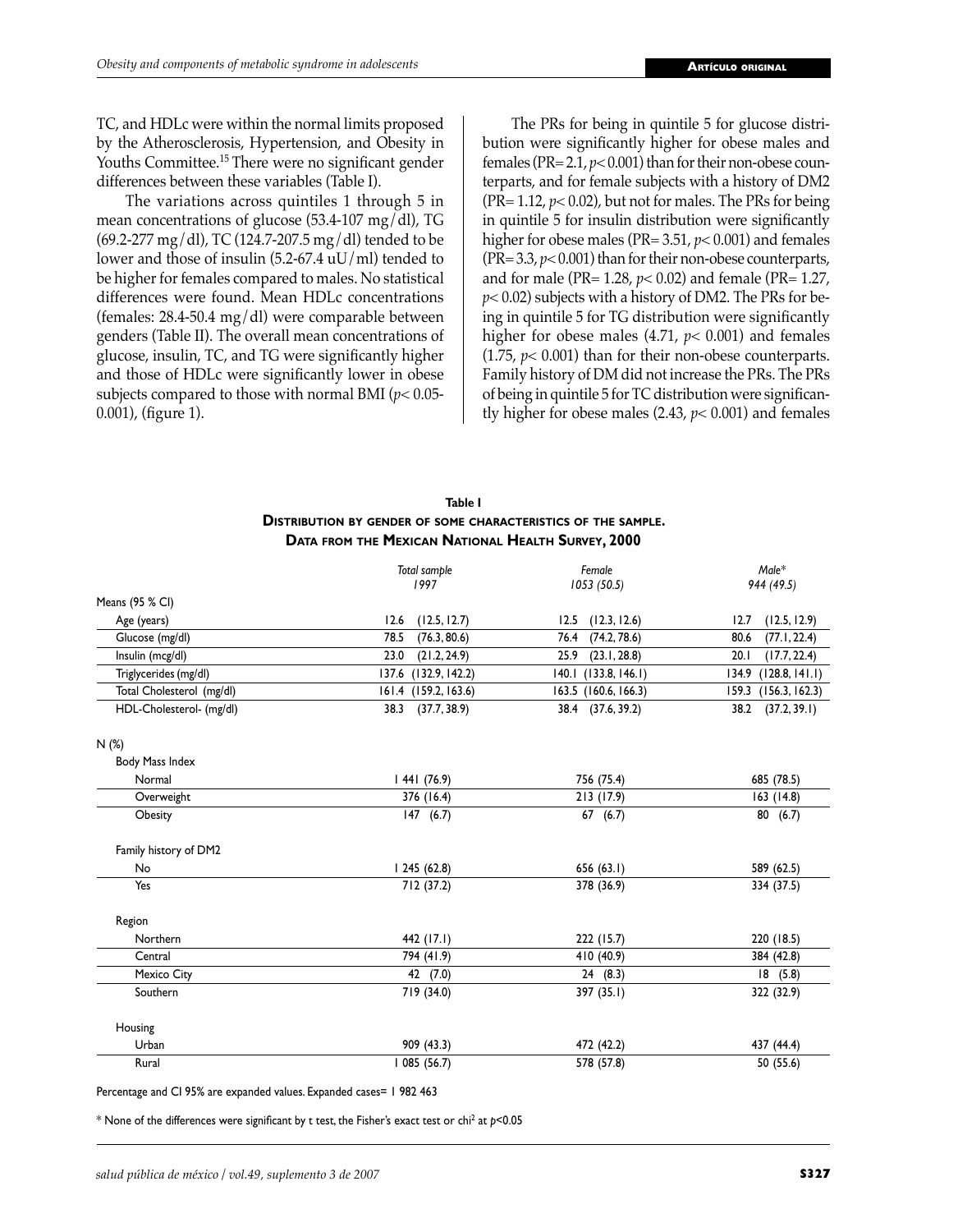| MEAN CONCENTRATIONS AND 95% CONFIDENCE INTERVALS FOR SOME COMPONENTS OF METABOLIC SYNDROME |  |
|--------------------------------------------------------------------------------------------|--|
| by ouintiles <b>. D</b> ata from the Mexican National Health Survey, 2000                  |  |

**Table II**

|                          |                       |                       | Ш                     | IV                   |                      |
|--------------------------|-----------------------|-----------------------|-----------------------|----------------------|----------------------|
|                          | Mean (CI 95%)         | Mean (CI 95%)         | Mean (CI 95%)         | Mean (CI 95%)        | Mean (CI 95%)        |
| Females                  |                       |                       |                       |                      |                      |
| Glucose                  | $53.4$ $(51.6, 55.1)$ | (68.6, 69.6)<br>69. I | (77.2, 78.4)<br>77.8  | (86.8, 88.2)<br>87.5 | 107.0 (104.1, 109.8) |
| <b>Insulin</b>           | (4.8, 5.5)<br>5.2     | (10.2, 10.7)<br>10.4  | $17.4$ $(17.0, 17.8)$ | (28.6, 30.6)<br>29.6 | 67.4 (59.3, 75.5)    |
| Triglycerides            | (66.4, 72.1)<br>69.2  | (98.8, 98.5)<br>97.I  | 123.4 (121.3, 125.4)  | 159.8 (156.7, 162.9) | 277.0 (260.6, 293.3) |
| <b>Total Cholesterol</b> | 124.7 (122.2, 133.3)  | 147.6 (146.7, 148.5)  | 162.1 (161.5, 162.8)  | 177.1 (176.1, 178.1) | 207.5 (203.4, 211.5) |
| <b>HDL-Cholesterol</b>   | 28.4 (28.0, 28.8)     | 33.5 (33.3, 33.8)     | 37.2 (36.9, 37.5)     | 41.2 (40.9, 41.5)    | 50.4 (48.9, 51.9)    |
| Males                    |                       |                       |                       |                      |                      |
| Glucose                  | 54.0<br>(51.6, 56.3)  | (71.8, 72.9)<br>72.4  | (81.3, 82.1)<br>81.7  | (91.9, 93.5)<br>92.7 | 124.8 (113.1, 136.5) |
| <b>Insulin</b>           | (3.5, 3.9)<br>3.7     | (7.2, 7.6)<br>7.4     | (11.9, 12.6)<br>12.3  | (19.8, 21.1)<br>20.5 | 56.9 (48.6, 65.1)    |
| <b>Triglycerides</b>     | (64.3, 69.2)<br>66.7  | (93.6, 96.4)<br>95.0  | 122.8 (120.9, 124.7)  | 161.0 (158.9, 163.1) | 285.7 (265.6, 305.8) |
| <b>Total Cholesterol</b> | 122.3 (120.3, 124.4)  | 142.4 (141.2, 143.6)  | 159.4 (158.2, 160.5)  | 176.7 (175.3, 178.1) | 210.8 (205.6, 216.0) |
| HDL-Cholesterol          | (27.1, 28.1)<br>27.6  | (32.7, 33.2)<br>32.9  | (36.5, 37.0)<br>36.7  | (41.0, 41.7)<br>41.3 | (49.7, 52.2)<br>50.9 |



**FIGURE 1. ADJUSTED MEANS FOR SOME COMPONENTS OF THE METABOLIC SYNDROME BY BMI CATEGORY, CONCENTRATIONS OF GLUCOSE, INSULIN, TRIGLYCERIDES, AND TOTAL CHOLESTE-ROL WERE SIGNIFICANTLY GREATER AND THOSE OF HDL-CHO-LESTEROL WERE SIGNIFICANTLY LOWER IN OBESE SUBJECTS THAN IN NORMAL BMI SUBJECTS.** *P***< 0.001 FOR ALL THE VALUES FOR TEST FOR TENDENCIES**

(1.53, *p*< 0.001) than for their non-obese counterparts. Family history of DM did not increase the PRs for being in quintile 5 for total cholesterol. Neither obesity nor having a family history of DM2 increased the PRs for being in quintile 5 for HDLc distribution (Table III).

## **Discussion**

A strong association between obesity and the risk of higher serum concentrations of glucose, insulin, TG, TC and HDLc in youths was observed in this national survey. Several studies have shown that overweight and obesity in early years are risk factors for coronary disease and metabolic syndrome in adult life.<sup>26,27</sup> Also, hyperinsulinemia and insulin resistance play a role in the pathogenesis of hypertension.28 Hyperinsulinemia and hypertension are known risk factors for coronary hearth disease.<sup>29</sup> In addition, obesity and hyperinsulinemia are considered risks for type 2 diabetes mellitus, for which the prevalence is increasing at an alarming rate, especially in adolescents.29,30 Our data show that these risks are already present in a significant number of Mexican youth, especially in those that are obese. Identification of alterations in the components of metabolic syndrome has clinical and epidemiological relevance because these DM2 and cardiovascular disease risk factors can be reduced by individual and public health interventions.31-33 Even small reductions in body weight are able to correct abnormalities in the components of metabolic syndrome, such as hyperglycemia, hyperinsulinemia, and dislipidemias.<sup>32,33</sup> Interventions aimed at increasing physical activity and improving the diet are cost effective for reducing the risk of chronic diseases associated with obesity.31,34

 The authors recognize that a limitation of this study is the inability to determine whether the cases were or were not in fasting condition. Thus, we were unable to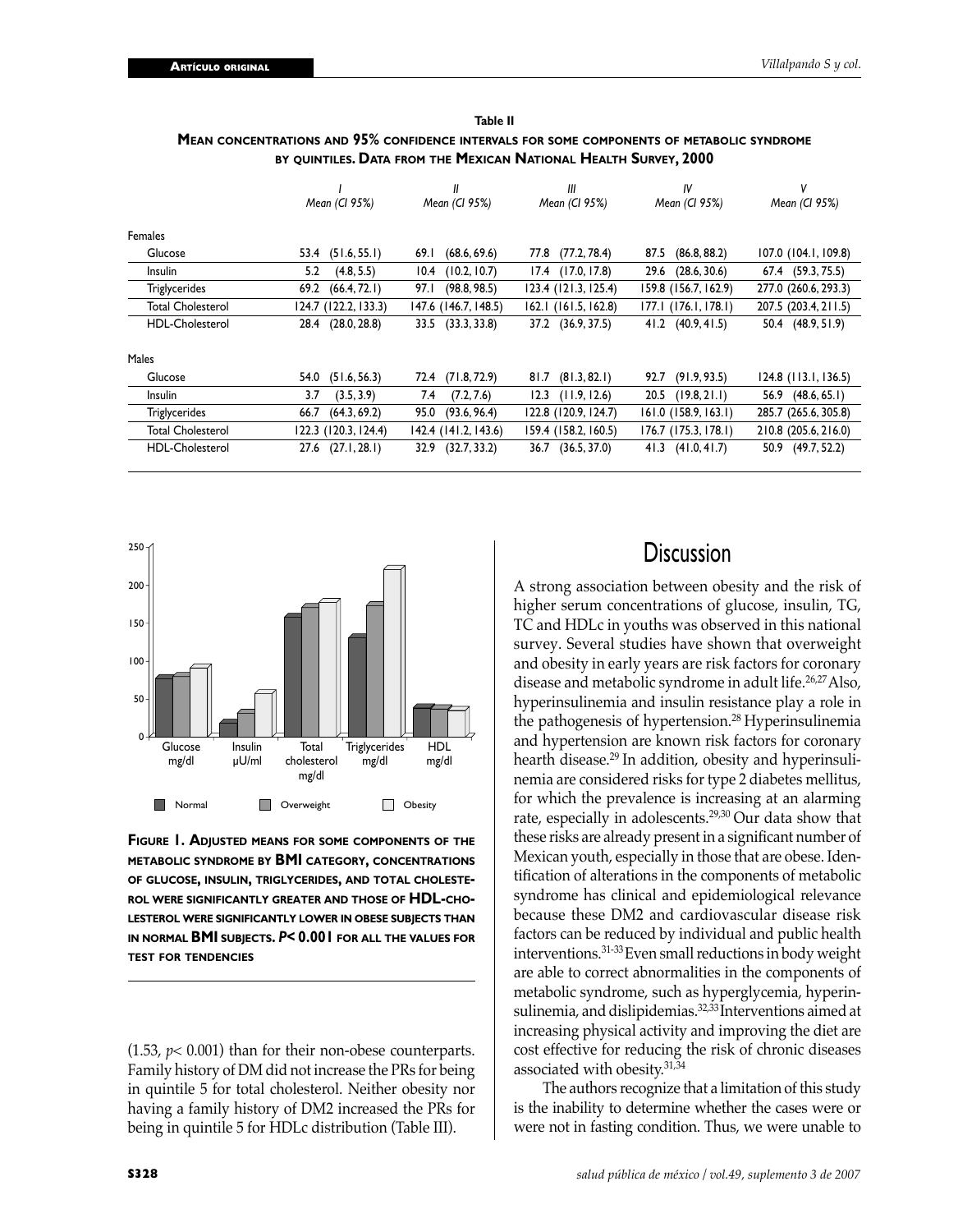| Table III                                                                                                |
|----------------------------------------------------------------------------------------------------------|
| PREVALENCE RATIOS (PR) AND 95% CONFIDENCE INTERVALS (95% CI) FOR CASES IN QUINTILE 5                     |
| for some components of metabolic syndrome <b>. D</b> ata from the Mexican National Health Survey, 2000 f |

|                                                                                | Glucose<br>Quintile V<br>PR (95%CI) | <b>Insulin</b><br>Quintile V<br>PR (95%CI)- | <b>Triglycerides</b><br>Quintile V<br>PR (95%CI) | <b>Total cholesterol</b><br>Ouintile V<br>PR (95%CI) | <b>HDL-Cholesterol</b><br>Ouintile I<br>PR (95%CI) |
|--------------------------------------------------------------------------------|-------------------------------------|---------------------------------------------|--------------------------------------------------|------------------------------------------------------|----------------------------------------------------|
| Females                                                                        |                                     |                                             |                                                  |                                                      |                                                    |
| Body mass index                                                                |                                     |                                             |                                                  |                                                      |                                                    |
| Normal*                                                                        | 1.00                                | 1.00                                        | 1.00                                             | 1.00                                                 | 1.00                                               |
| Overweight                                                                     | (1.09, 2.09)<br>1.51                | $1.94$ $(1.38, 2.72)$                       | $1.79$ $(1.28, 2.50)$                            | $1.42$ $(1.03, 1.95)$                                | 1.30(0.91, 1.88)                                   |
| Obesity                                                                        | (1.30, 3.63)<br>2.16                | 3.29 (1.94,5.60)                            | $1.75$ $(1.08, 2.83)$                            | $1.53$ $(0.96, 2.44)$                                | (0.79, 2.15)<br>1.31                               |
| $p^{\ddagger}$                                                                 | < 0.001                             | < 0.001                                     | < 0.001                                          | < 0.001                                              | 0.18                                               |
| Family history of DM2                                                          |                                     |                                             |                                                  |                                                      |                                                    |
| No <sup>*</sup>                                                                | 1.00                                | 1.00                                        | 1.00                                             | 1.00                                                 | 1.00                                               |
| Yes                                                                            | (0.84, 1.51)<br>1.12                | 1.27<br>(0.98, 1.64)                        | (0.80, 1.32)<br>1.03                             | (0.74, 1.36)<br>1.00                                 | $0.88$ $(0.68, 1.15)$                              |
| $\overline{p^{\ddagger}}$                                                      | 0.02                                | 0.02                                        | 0.95                                             | 0.09                                                 | 0.21                                               |
| Males                                                                          |                                     |                                             |                                                  |                                                      |                                                    |
| Body mass index                                                                |                                     |                                             |                                                  |                                                      |                                                    |
| Normal*                                                                        | 1.00                                | 1.00                                        | 1.00                                             | 1.00                                                 | 1.00                                               |
| Overweight                                                                     | (0.74, 1.39)<br>1.01                | $1.88$ $(1.35, 2.62)$                       | $1.84$ $(1.28, 2.60)$                            | $1.38$ $(0.99, 1.93)$                                | $0.85$ $(0.60, 1.20)$                              |
| Obesity                                                                        | (1.39, 3.18)<br>2.10                | 3.51 (2.37,5.20)                            | 4.71<br>(3.13,7.09)                              | 2.43 (1.62,3.64)                                     | 1.67<br>(1.09, 2.56)                               |
| $p^{\ddagger}$                                                                 | < 0.001                             | < 0.001                                     | < 0.001                                          | < 0.001                                              | 0.35                                               |
| Family history of DM2                                                          |                                     |                                             |                                                  |                                                      |                                                    |
| No*                                                                            | 1.00                                | 1.00                                        | 1.00                                             | 1.00                                                 | 1.00                                               |
| Yes                                                                            | (0.90, 1.48)<br>1.16                | $1.28$ $(0.97, 1.70)$                       | (0.69, 1.17)<br>0.89                             | 0.99<br>(0.74, 1.27)                                 | 0.73 (0.54,1.00)                                   |
| $\overline{p^{\ddagger}}$                                                      | 0.39                                | 0.02                                        | 0.43                                             | 0.27                                                 | < 0.001                                            |
| The regression models were adjusted by age and housing<br>* Reference category |                                     |                                             |                                                  |                                                      |                                                    |

‡ *p* values for test for tendencies

estimate the prevalence of abnormal concentrations of glucose, insulin and lipids. However, total cholesterol concentrations from this study are remarkably similar to those found for Mexican-Americans participating in NHANES.35 The companion paper, reporting the distribution of dyslipidemias in adults (see Barquera et al), found a prevalence of >60% for males and females with HDL-cholesterol values  $\langle 40 \text{ mg}/\text{dL}$ , and  $\langle 70\% \rangle$ for individuals between 20 and 29 years of age. The prevalence of this abnormality was not significantly associated with obesity. However, in our sample, the mean concentrations of HDLc were significantly lower in non-obese subjects than in those who were overweight and obese. In addition, there was no reason to assume that the distribution of fasting/non fasting cases varies across BMI groups; thus, it is believed that the observed associations are not biased.

 The interpretation of TG data in our study must be carefully considered since TG serum concentration increases in the absorptive state. On the other hand, serum HDLc concentrations show negligible changes in the absorptive state.36,37

 In summary, our findings support the notion of a relevant association between obesity at these early ages and the development of alterations in the components of metabolic syndrome. These findings must be included in the development of informed interventions through primary prevention aimed at the prevention and reduction of cardiovascular risk factors.

#### **Acknowledgments**

This study was possible thanks to the Mexican National Council of Science and Technology (CONACyT) grant